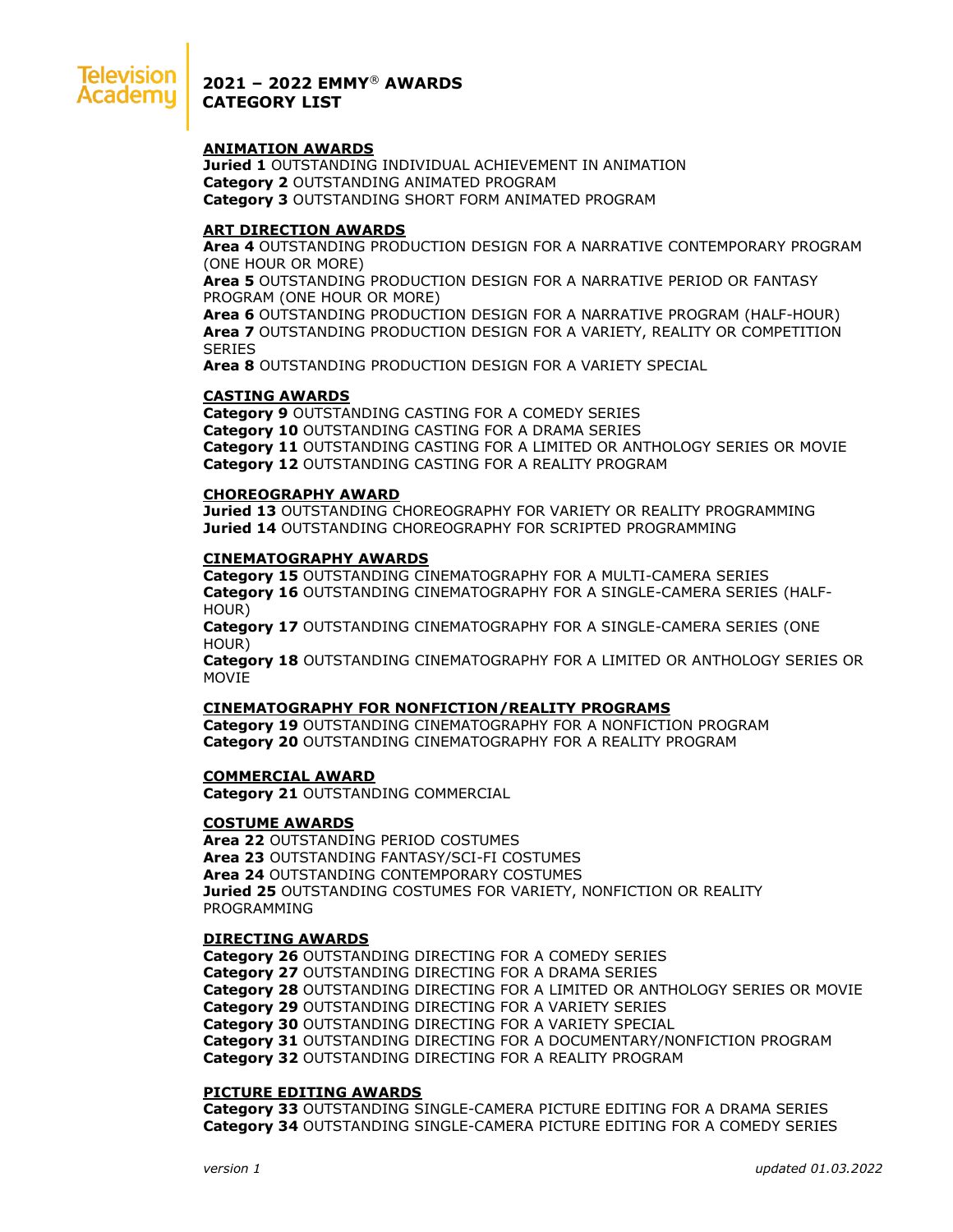**Category 35** OUTSTANDING MULTI-CAMERA PICTURE EDITING FOR A COMEDY SERIES **Category 36** OUTSTANDING SINGLE-CAMERA PICTURE EDITING FOR A LIMITED OR ANTHOLOGY SERIES OR MOVIE **Area 37** OUTSTANDING PICTURE EDITING FOR VARIETY PROGRAMMING

## **PICTURE EDITING AWARDS FOR NONFICTION/REALITY PROGRAMMING**

**Category 38** OUTSTANDING PICTURE EDITING FOR A NONFICTION PROGRAM **Category 39** OUTSTANDING PICTURE EDITING FOR A STRUCTURED REALITY OR COMPETITION PROGRAM

**Category 40** OUTSTANDING PICTURE EDITING FOR AN UNSTRUCTURED REALITY PROGRAM

## **HAIRSTYLING AWARDS**

**Category 41** OUTSTANDING CONTEMPORARY HAIRSTYLING **Area 42** OUTSTANDING PERIOD AND/OR CHARACTER HAIRSTYLING **Juried 43** OUTSTANDING HAIRSTYLING FOR A VARIETY, NONFICTION OR REALITY PROGRAM

## **LIGHTING DESIGN/LIGHTING DIRECTION AWARDS**

**Area 44** OUTSTANDING LIGHTING DESIGN/LIGHTING DIRECTION FOR A VARIETY SERIES **Area 45** OUTSTANDING LIGHTING DESIGN/LIGHTING DIRECTION FOR A VARIETY SPECIAL

## **MOTION AND TITLE DESIGN AWARDS**

**Category 46** OUTSTANDING MAIN TITLE DESIGN **Juried 47** OUTSTANDING MOTION DESIGN

## **MAKEUP AWARDS**

**Category 48** OUTSTANDING CONTEMPORARY MAKEUP (NON-PROSTHETIC) **Area 49** OUTSTANDING PERIOD AND/OR CHARACTER MAKEUP (NON-PROSTHETIC) **Juried 50** OUTSTANDING MAKEUP FOR A VARIETY, NONFICTION OR REALITY PROGRAM (NON-PROSTHETIC)

**Area 51** OUTSTANDING PROSTHETIC MAKEUP

## **MUSIC AWARDS**

**Category 52** OUTSTANDING MUSIC COMPOSITION FOR A SERIES (ORIGINAL DRAMATIC SCORE)

**Category 53** OUTSTANDING MUSIC COMPOSITION FOR A LIMITED OR ANTHOLOGY SERIES, MOVIE OR SPECIAL (ORIGINAL DRAMATIC SCORE)

**Category 54** OUTSTANDING MUSIC COMPOSITION FOR A DOCUMENTARY SERIES OR SPECIAL (ORIGINAL DRAMATIC SCORE)

**Category 55** OUTSTANDING MUSIC DIRECTION

**Category 56** OUTSTANDING ORIGINAL MUSIC AND LYRICS

**Category 57** OUTSTANDING ORIGINAL MAIN TITLE THEME MUSIC

**Category 58** OUTSTANDING MUSIC SUPERVISION

# **PERFORMER AWARDS**

**Category 59** OUTSTANDING LEAD ACTOR IN A COMEDY SERIES **Category 60** OUTSTANDING LEAD ACTOR IN A DRAMA SERIES **Category 61** OUTSTANDING LEAD ACTOR IN A LIMITED OR ANTHOLOGY SERIES OR MOVIE **Category 62** OUTSTANDING LEAD ACTRESS IN A COMEDY SERIES **Category 63** OUTSTANDING LEAD ACTRESS IN A DRAMA SERIES **Category 64** OUTSTANDING LEAD ACTRESS IN A LIMITED OR ANTHOLOGY SERIES OR MOVIE **Category 65** OUTSTANDING SUPPORTING ACTOR IN A COMEDY SERIES **Category 66** OUTSTANDING SUPPORTING ACTOR IN A DRAMA SERIES **Category 67** OUTSTANDING SUPPORTING ACTOR IN A LIMITED OR ANTHOLOGY SERIES OR MOVIE **Category 68** OUTSTANDING SUPPORTING ACTRESS IN A COMEDY SERIES **Category 69** OUTSTANDING SUPPORTING ACTRESS IN A DRAMA SERIES **Category 70** OUTSTANDING SUPPORTING ACTRESS IN A LIMITED OR ANTHOLOGY SERIES OR MOVIE **Category 71** OUTSTANDING GUEST ACTOR IN A COMEDY SERIES **Category 72** OUTSTANDING GUEST ACTOR IN A DRAMA SERIES **Category 73** OUTSTANDING GUEST ACTRESS IN A COMEDY SERIES **Category 74** OUTSTANDING GUEST ACTRESS IN A DRAMA SERIES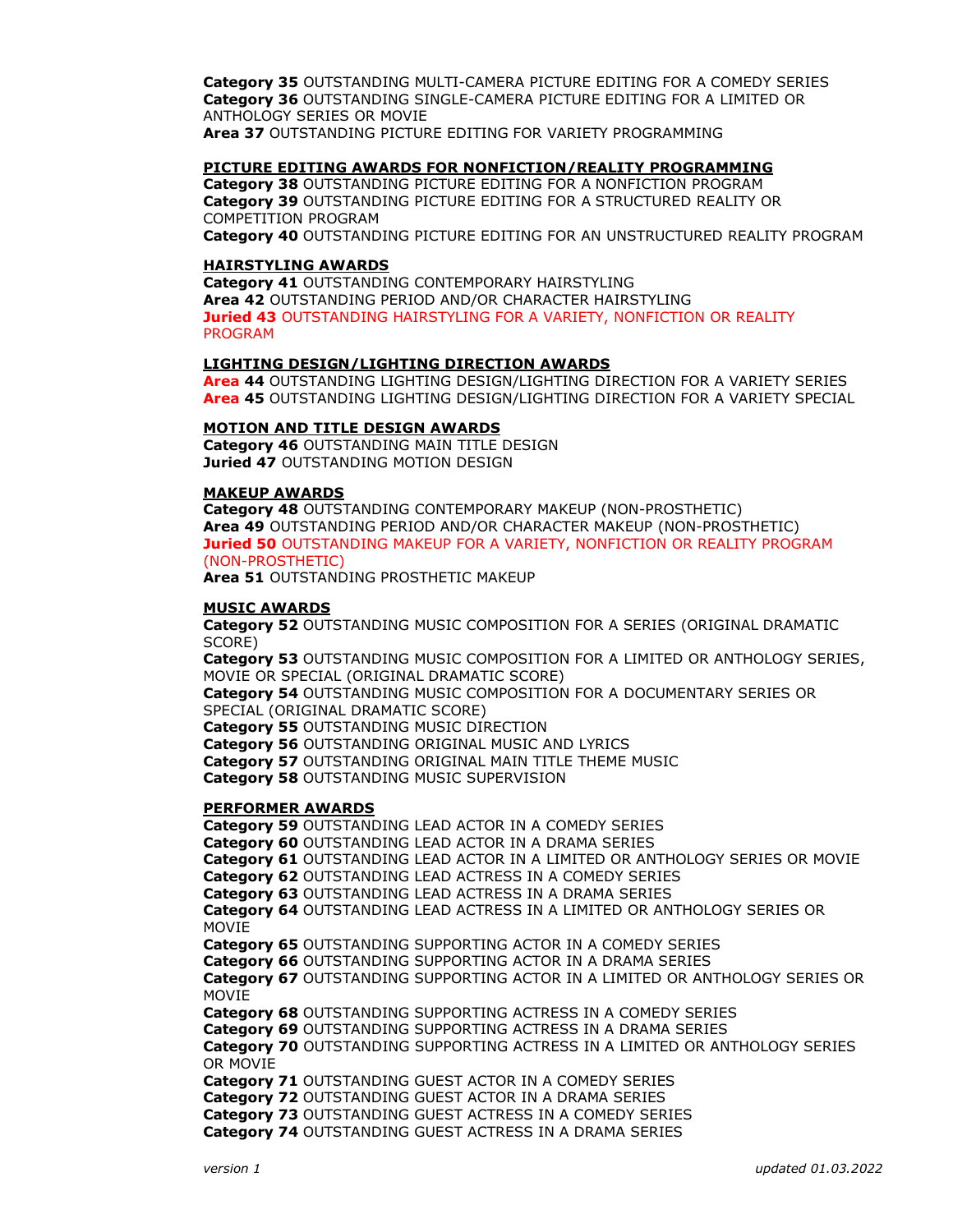**Category 75** OUTSTANDING ACTOR IN A SHORT FORM COMEDY OR DRAMA SERIES **Category 76** OUTSTANDING ACTRESS IN A SHORT FORM COMEDY OR DRAMA SERIES **Category 77** OUTSTANDING CHARACTER VOICE-OVER PERFORMANCE **Category 78** OUTSTANDING NARRATOR **Category 79** OUTSTANDING HOST FOR A REALITY OR COMPETITION PROGRAM

#### **PROGRAM AWARDS**

**Category 80** OUTSTANDING COMEDY SERIES **Category 81** OUTSTANDING DRAMA SERIES **Category 82** OUTSTANDING LIMITED OR ANTHOLOGY SERIES **Category 83** OUTSTANDING TELEVISION MOVIE **Category 84** OUTSTANDING VARIETY TALK SERIES **Category 85** OUTSTANDING VARIETY SKETCH SERIES **Category 86** OUTSTANDING VARIETY SPECIAL (LIVE) **Category 87** OUTSTANDING VARIETY SPECIAL (PRE-RECORDED) **Category 88** OUTSTANDING SHORT FORM COMEDY, DRAMA OR VARIETY SERIES **Category 89** OUTSTANDING SHORT FORM NONFICTION OR REALITY SERIES

## **DOCUMENTARY/NONFICTION PROGRAMS**

**Area 90** OUTSTANDING DOCUMENTARY OR NONFICTION SPECIAL **Area 91** OUTSTANDING DOCUMENTARY OR NONFICTION SERIES **Area 92** OUTSTANDING HOSTED NONFICTION SERIES OR SPECIAL **Juried 93** EXCEPTIONAL MERIT IN DOCUMENTARY FILMMAKING

#### **REALITY PROGRAMS**

**Category 94** OUTSTANDING STRUCTURED REALITY PROGRAM **Category 95** OUTSTANDING UNSTRUCTURED REALITY PROGRAM **Category 96** OUTSTANDING COMPETITION PROGRAM

#### **SOUND EDITING AWARDS**

**Category 97** OUTSTANDING SOUND EDITING FOR A COMEDY OR DRAMA SERIES (ONE HOUR)

**Category 98** OUTSTANDING SOUND EDITING FOR A COMEDY OR DRAMA SERIES (HALF-HOUR) AND ANIMATION

**Category 99** OUTSTANDING SOUND EDITING FOR A LIMITED OR ANTHOLOGY SERIES, MOVIE OR SPECIAL

**Category 100** OUTSTANDING SOUND EDITING FOR A NONFICTION OR REALITY PROGRAM (SINGLE OR MULTI-CAMERA)

## **SOUND MIXING AWARDS**

**Category 101** OUTSTANDING SOUND MIXING FOR A COMEDY OR DRAMA SERIES (ONE HOUR)

**Category 102** OUTSTANDING SOUND MIXING FOR A LIMITED OR ANTHOLOGY SERIES OR MOVIE

**Area 103** OUTSTANDING SOUND MIXING FOR A COMEDY OR DRAMA SERIES (HALF-HOUR) AND ANIMATION

**Area 104** OUTSTANDING SOUND MIXING FOR A VARIETY SERIES OR SPECIAL **Area 105** OUTSTANDING SOUND MIXING FOR A NONFICTION OR REALITY PROGRAM (SINGLE OR MULTI-CAMERA)

#### **SPECIAL VISUAL EFFECTS AWARDS**

**Category 106** OUTSTANDING SPECIAL VISUAL EFFECTS IN A SEASON OR A MOVIE **Area 107** OUTSTANDING SPECIAL VISUAL EFFECTS IN A SINGLE EPISODE

## **STUNT AWARDS**

**Category 108** OUTSTANDING STUNT COORDINATION FOR A COMEDY SERIES OR VARIETY PROGRAM

**Category 109** OUTSTANDING STUNT COORDINATION FOR A DRAMA SERIES, LIMITED OR ANTHOLOGY SERIES OR MOVIE

**Category 110** OUTSTANDING STUNT PERFORMANCE